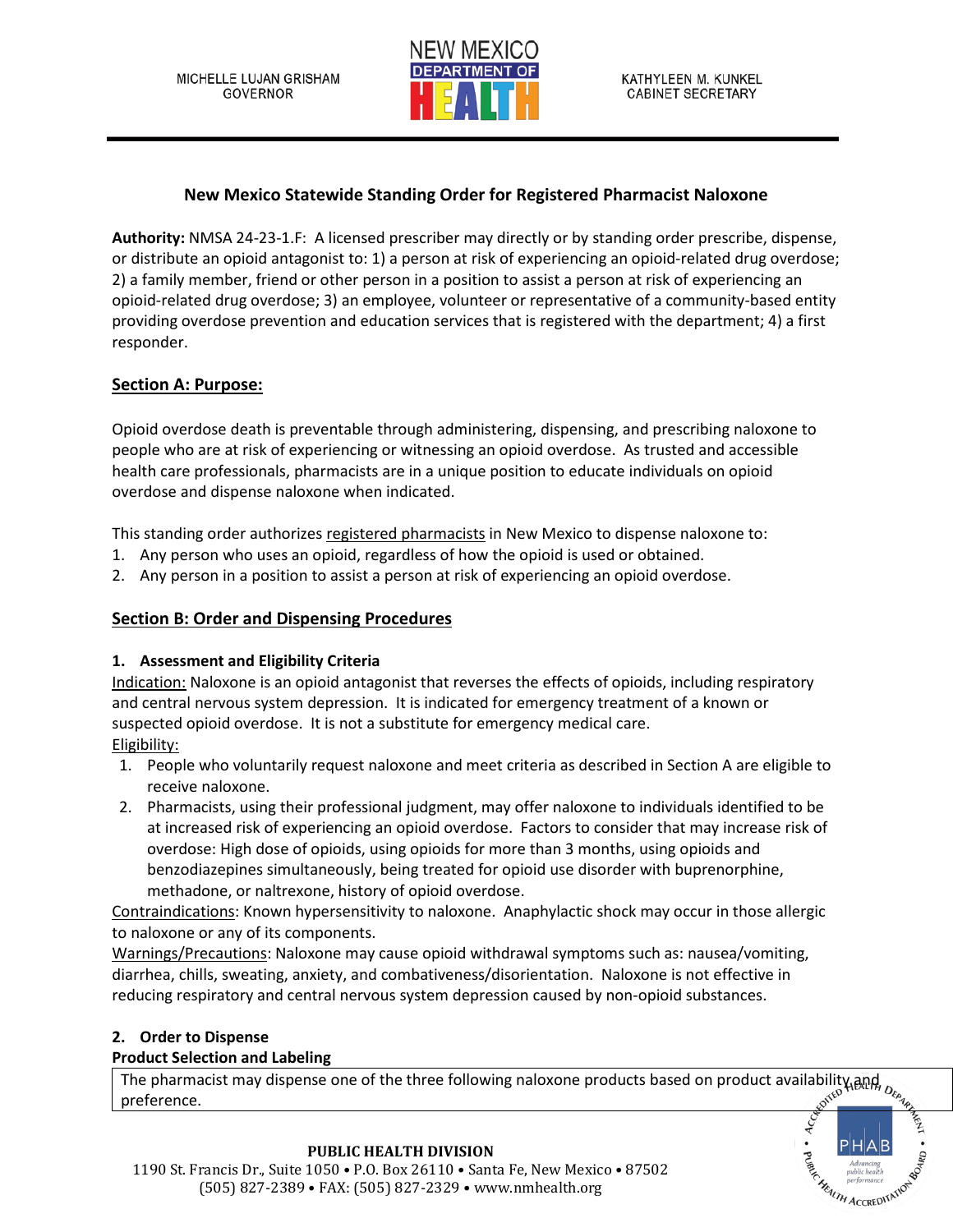**Naloxone HCl Solution 1 mg/mL prefilled Luer-Lock Syringe**

Dispense: 2 x 2 mL syringes (4 mL total) with two nasal mucosal atomization devices.

Directions for use: Spray 1 mL (one-half of syringe) in each nostril. Repeat after 3 minutes if no response. Call 911. *Note: DO NOT dispense naloxone product available with a fixed needle (NDC 76329-1469-01). The needle is fixed on the syringe barrel and the individual will not be able to attach the nasal mucosal atomization device.*

### **Narcan®Nasal Spray (naloxone HCl) 4 mg/0.1 mL Nasal Spray**

Dispense: 1 box containing two 4 mg/0.1 mL doses of naloxone

Directions for use: Administer a single spray of Narcan® in one nostril. Repeat after 3 minutes if no response. Call 911.

## **Evzio® (naloxone HCl) 2 mg auto-injector**

Dispense: 1 box containing two auto-injectors

Directions for use: Follow audio instructions from device. Place on thigh and inject 2 mg. Repeat after 3 minutes if no response. Call 911.

**Prescription Label Requirements:** Name of recipient/person requesting naloxone, date dispensed, naloxone product and quantity, licensed prescriber name: *Chris Novak, MD*, directions for use, refills: PRN.

## **3. Opioid Overdose and Naloxone Administration Education**

Required Counseling and Educational Information: Pharmacists dispensing under this standing order must provide individuals receiving naloxone with opioid overdose and naloxone administration education. The pharmacist should be familiar with opioid overdose prevention, using opioid medications safely, and naloxone administration instructions.

Education must, at a minimum, include:

| Opioids and   | Most opioids are narcotic pain relievers such as: oxycodone, hydrocodone,                      |
|---------------|------------------------------------------------------------------------------------------------|
| what causes   | oxymorphone, hydromorphone, codeine, morphine, fentanyl, methadone, and                        |
| opioid        | buprenorphine. Heroin is also an opioid drug.                                                  |
| overdose:     | Opioids can have severe adverse reactions that slow or stop breathing. This can                |
|               | happen when a person ingests too much of the opioid medication or mixes an                     |
|               | opioid medication with another substance. Opioid overdoses can be fatal                        |
|               | because they slow or stop breathing.                                                           |
| Factors that  | Mixing opioids with alcohol, benzodiazepines, or other drugs.<br>$\bullet$                     |
| increase risk | Taking opioids more often or in higher quantities than prescribed.<br>$\bullet$                |
| for overdose: | Restarting opioids after a period of abstinence.                                               |
| Naloxone      | Naloxone is a safe medication that reverses and blocks the effects of opioids and<br>$\bullet$ |
| overview:     | can be used to treat a known or suspected opioid overdose.                                     |
|               | Naloxone only reverses the effects of opioids. It will not have an effect on an                |
|               | overdose caused by another substance (e.g. alcohol, benzodiazepines, stimulants,               |
|               | $etc.$ ).                                                                                      |
|               | Naloxone may cause opioid withdrawal symptoms such as: nausea/vomiting,<br>$\bullet$           |
|               | diarrhea, chills, sweating, anxiety, and combativeness/disorientation. People                  |
|               | who use opioids chronically are more likely to experience these effects.                       |
|               | Naloxone will not have an effect on a person who has not taken opioids.<br>٠                   |
| How to        | Person is unresponsive or unconscious; will not wake up even when shaken.<br>٠                 |
| recognize an  | Person is not breathing or breathing is very slow and shallow.<br>$\bullet$                    |
| opioid        | Person's lips or fingernails are blue/grey and skin is pale and clammy.                        |
| overdose:     |                                                                                                |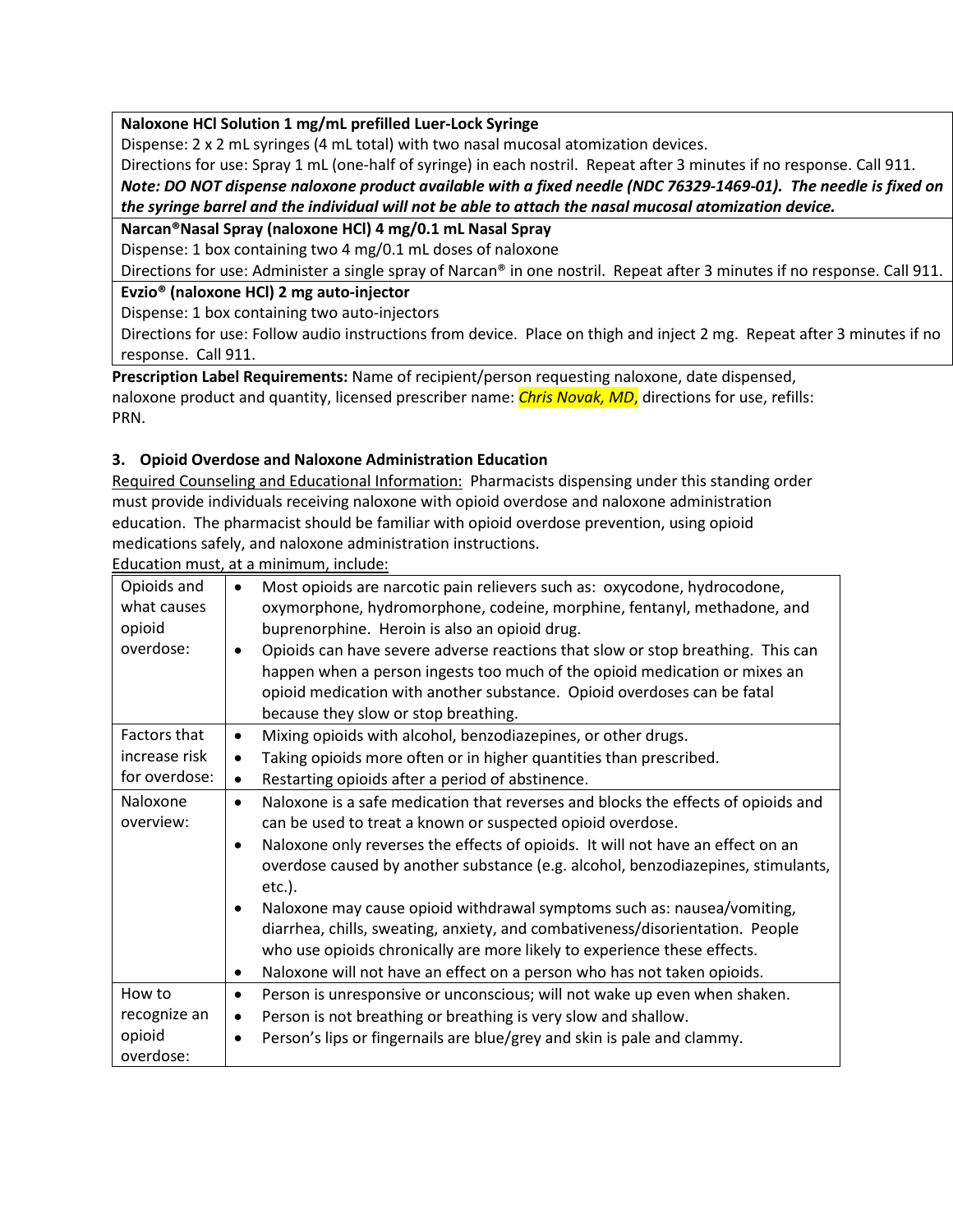| What to do in |    | 1. Call 911 as soon as possible and follow dispatcher instructions. Naloxone is not |
|---------------|----|-------------------------------------------------------------------------------------|
| case of an    |    | a substitute for emergency medical services.                                        |
| overdose:     |    | 2. Follow dispatcher instructions for rescue breathing, if appropriate.             |
|               | 3. | Administer naloxone. If no response in 3 minutes, give a second dose.               |
|               | 4. | Once revived, place person in recovery position and stay until help arrives.        |
| How to        |    | Refer to attached educational handout in Section C: User Guide - Information on     |
| administer    |    | <b>Opioid Safety and How to Use Naloxone</b>                                        |
| naloxone:     |    | Pharmacist should review naloxone administration instructions for the naloxone      |
|               |    | product being dispensed.                                                            |

Refer to the attached educational handout in Section C of this documents as a guide to educate and counsel individuals receiving naloxone. Review with each individual and provide a written copy with the naloxone product being dispensed.

Pharmacists dispensing naloxone under this standing order must comply with dispensing procedures and associated opioid overdose and naloxone education as detailed in this section.

Licensed Prescriber: Name: Chris Novak, MD Address: 1190 S St. Francis Dr., Ste. S-1057, Santa Fe, NM 87505 NPI: 1508834110 License#: MD2009-0030

 $\bigcirc$   $\bigwedge$   $\bigwedge$   $\bigwedge$   $\bigwedge$   $\bigwedge$   $\bigwedge$   $\bigwedge$   $\bigwedge$   $\bigwedge$   $\bigwedge$   $\bigwedge$   $\bigwedge$   $\bigwedge$   $\bigwedge$   $\bigwedge$   $\bigwedge$   $\bigwedge$   $\bigwedge$   $\bigwedge$   $\bigwedge$   $\bigwedge$   $\bigwedge$   $\bigwedge$   $\bigwedge$   $\bigwedge$   $\bigwedge$   $\bigwedge$   $\bigwedge$   $\bigwedge$   $\bigwedge$   $\bigwedge$ Chris Novak, MD

New Mexico Department of Health